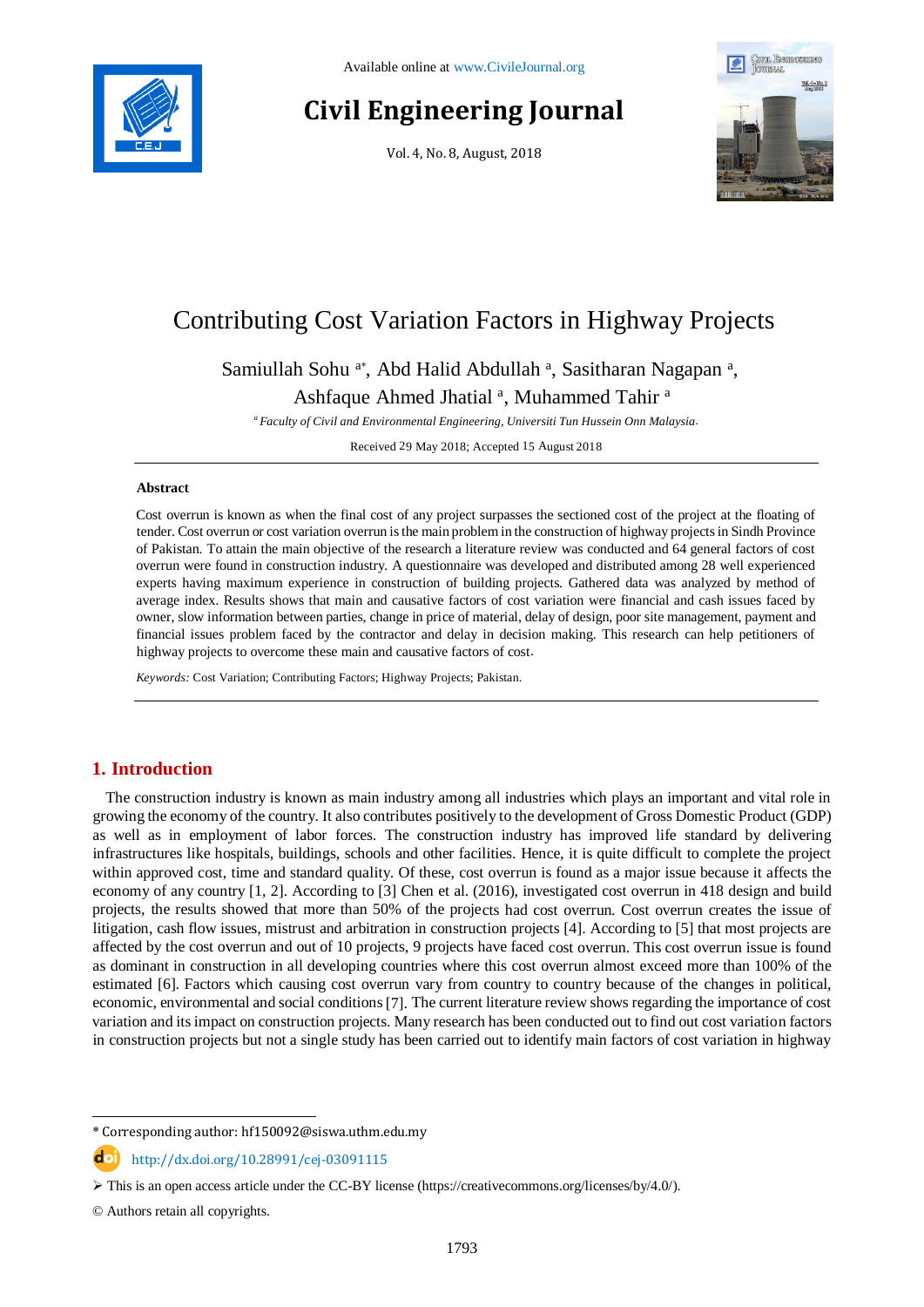(1)

schemes of Pakistan. Hence, the main aim of the study is to find out the causative and critical cost variation factors of highway projects in the region of Sindh.

# **2. Literature review**

A study carried out by Zafar et al. [8] to determine the main factors of cost overrun by a quantitative approach through stakeholders of construction projects of Pakistan. The findings revealed that major factors of cost overrun were a shortage of experienced contractors, project site location, security problems, low productivity and mistakes in the estimation of cost for the project. Another study carried by Abusafiya and Suliman [9] regarding cost overrun causative factors in Bahrain construction projects. A questionnaire was designed and dispersed among experts and engineers to find out causative cost overrun factors. Results of the study showed that causative cost overrun factors were frequent changes in design, schedule delay, faults during the construction process, inadequate supervision and site management, mistakes in time and cost estimates, delay in making and approval of different design and drawings and poor design. According to Le-Hoai et al. [10] that serious cost overrun factors were sudden changes made by the client in the specification of materials, design changes during construction, delay progress in payment by the client, variation in cost of materials, rework at site due to mistakes. Similarly, a study carried out by Ali M. et al. [11] to find identify the significant cost overrun factors in Vietnam construction projects. Results showed that poor site management at site, poor supervision, financial issues faced by the client, many changes in design and financial problems faced by the contractor were found as a significant cost overrun factors. While [12] identified top seven critical cost overrun factors in road projects were owner interruption in the project, payment issues by contractor, slow decision process, delay of payment from government to client, scope changes and appointment of new contractors. Meanwhile, a study carried by Al-Emad et al. [13] in construction projects of Pakistan through the quantitative approach and identified the major factors of cost overrun in construction projects. Results were changes of material price, insufficient control procedure at a construction site, unavailability of technical and skilled staff, delays in approval of work and lack of materials at the site were known as influencing cost overrun factors. Comprehensive and in-depth literature was carried and it helps to identify 64 general factors of cost overrun worldwide. These 64 common factors of cost overrun were further investigated to identify the causative cost overrun factors in highway projects of Sindh province.

# **3. Research Methodology and of Data Collection Procedure**

In first stage, based upon literature review general factors which causes cost overrun in construction projects globally. Secondly, a questionnaire was designed which incorporated 64 factors where were identified. Designed questionnaire was distributed personally among twenty-eight highly experienced respondents which were randomly selected from each client, consultant and contractor. The selected respondents were requested to rank the significance level of each factor which contributing cost overrun. A Likert scale having five points of 1 to 5 was used to measure the degree of significance of each factor where; 1=NI= Not important, 2=SI= slightly important, 3=MI= moderately important, 4=I= important, 5=SI= strongly important. In last, gathered data was analyzed by using following formula of average index as shown in Equation (1):

$$
AI = \frac{\sum (1X_1 + 2X_2 + X_3 + 4X_4 + 5X_5)}{\sum (X_1 + X_2 + X_3 + X_4 + X_5)}
$$

Where;

 $X1 = No$  of defendants for "Not Important"  $X2 = No$  of defendants for "Slightly important"  $X3 = No$  of defendants for "Moderately important" X4 = No of defendants for "Important"  $X5 = No$  of defendants for "Strongly Significant"

Evaluation ranges to check significant level as adopted by [14]. The level of importance was implemented in this research as mentioned follows:

 $5.00 \geq A.I \geq 4.500$  "Highly Significant"  $4.50 \geq A.I \geq 3.50$  "Important"  $3.50 > A.I > 2.50$  "Moderately important"  $2.50 \geq A.I \geq 1.50$  "Small Important"  $1.50 \geq A.I \geq 0.50$  "Not Important"

Research flow chart of this research is mentioned as below Figure 1;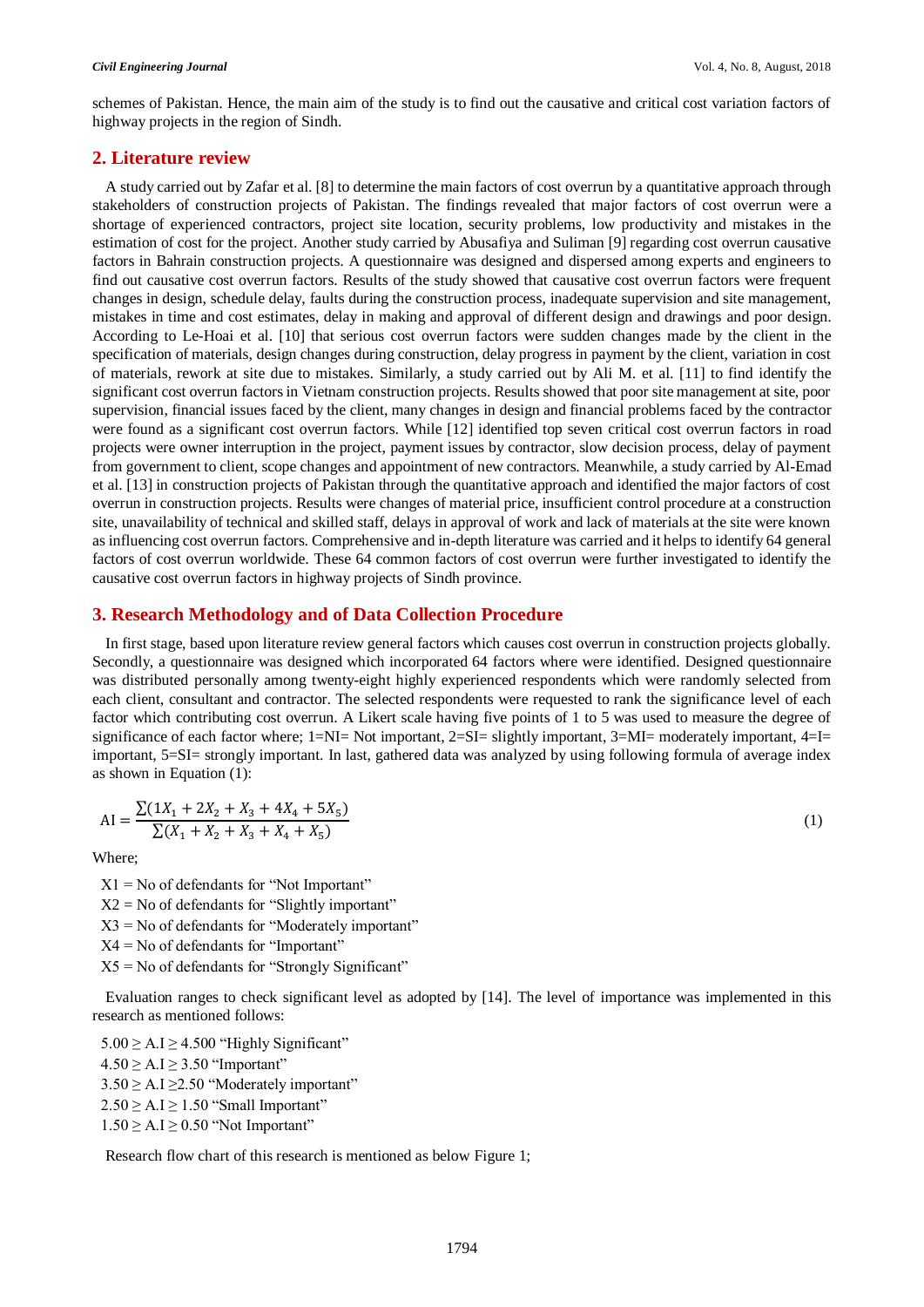

#### **Figure 1. Research Flow Chart**

The reliability test was also calculated by using software SPSS Version 22. According to [15] that Cronbach's alpha value is more 0.7 is acceptable and Cronbach alpha value is less than 0.3 and it cannot be accepted. After analysis of data, the Cronbach's alpha value was found 0.841, which shows that data is acceptable.

## **4. Results and Discussions**

The selected respondents involved in questionnaire survey had involved in handling highway projects for many years. Working experience of selected respondents is shown in Figure 2.



**Figure 2. Experience of Respondents**

Figure 2 confirms that selected defendants having maximum experience in dealing construction of highway projects in Sindh region of Pakistan. Table 1. shows cost overrun factors according to their severity.

| #              | <b>Factor</b>                               | <b>Score</b>                |                |   |                  |    | AI value | <b>Significant</b> |
|----------------|---------------------------------------------|-----------------------------|----------------|---|------------------|----|----------|--------------------|
|                |                                             | $\mathbf{1}$                | $\mathbf{2}$   | 3 | $\boldsymbol{4}$ | 5  |          |                    |
|                | financial and cash issues<br>faced by owner | $\Omega$                    | 1              | 5 | 10               | 12 | 4.18     | Causative          |
| $\overline{c}$ | Slow information<br>between parties         | 1                           | $\mathcal{R}$  | 3 | 6                | 15 | 4.11     | Causative          |
| 3              | Change in material price                    | $\Omega$                    | $\mathcal{R}$  | 3 | 11               | 11 | 4.07     | Causative          |
| $\overline{4}$ | Delay in design                             | $\Omega$                    | 2              | 6 | 10               | 10 | 4.00     | Causative          |
| 5              | Poor site management                        |                             | $\mathfrak{D}$ | 5 | 9                | 11 | 3.96     | Causative          |
| 6              | Payment problem faced<br>by contractor      | $\mathcal{D}_{\mathcal{L}}$ | $\overline{1}$ | 5 | 9                | 11 | 3.93     | Causative          |
| 7              | Delay in decision making                    | 1                           | 1              | 8 | 8                | 10 | 3.89     | Causative          |
| 8              | Natural disaster                            | 0                           | $\mathcal{L}$  | 9 | 8                | 9  | 3.86     | Causative          |

**Table 1. Causative cost overrun factors**

After concluding the process of data analysis, factors whose score (calculated from the average index) greater than 3.6 were designated as causative factors [15]. Table 1. represents that 8 causative factors are found as a critical and contributing factor in highway projects of Sindh region which are arranged in descending according to its severity. Result obtained as can be seen in Table 1 about each contributing factor. Factors such as financial difficulties faced by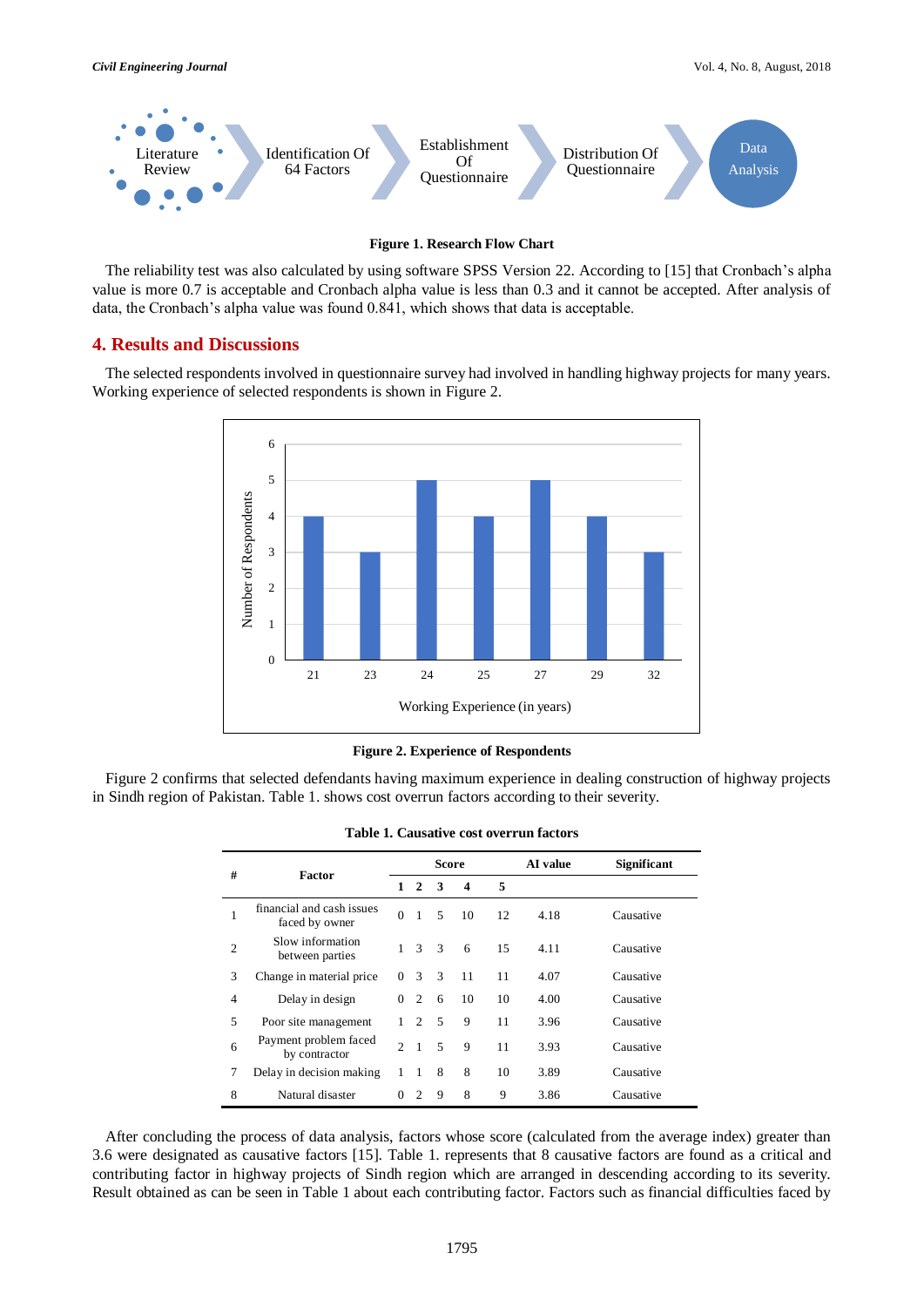client, slow information between parties, change in price of material, delay of design, poor site management, cash and payment issues and problems faced by contractor, delay in decision making and natural disaster were found as the major contributing factors of cost overrun that based on the value of average index obtained as 4.18, 4.11, 4.07, 4.00, 3.96, 3.93, 3.89 and 3.86 respectively.

### **4.1. Financial Issues Faced by Client**

Financial issues faced by the client was found as a most contributing cost variation factor with AI value of 4.18. Client faced financial issues due to a shortage of funds from the government. Construction activities remained suspended if the client delays the payment process to contractor then subsequently which leads to projects to the cost overrun [16].

#### **4.2. Slow Information between Parties**

Communication between parties who are involved in construction projects must be very strong for successful completion of the project. But unfortunately, it has been observed that due to slow information between parties many construction projects have faced the crucial problem of cost variation [9].

#### **4.3. Change in Price of Material**

Change and fluctuation in materials price was found as one of the contributing and critical factor of cost variation in the construction of highway projects. Price and rates of materials are decided in the initial phase of planning of each construction project. Prices and rates of materials changes from the initial stage of the project up to its completion. This variation and changes in price and rates of material lead towards cost overrun in construction projects [17].

## **4.4. Delay in Design**

Appointment of inexperienced staff in consultant which is unable to finalize the design of project on time leads a project to cost overrun. Due to delay in design, many construction activities remained suspended and which causes cost variation [18].

#### **4.5. Poor Site Management**

Poor site management at site factor arises when construction activities at the site are not well managed and organized by staff and site engineers. Poor site management expressions the staff appointed by the contractor is incompetent at the site [10].

### **4.6. Payment Problem Faced by Contractor**

Payment and cash problems faced by the contractor was also one of contributing cost variation factor in building projects. It is fact that contractor contributes his important role from initial stage to final stage of the project. Construction activities remain suspended due to payment problem faced by the contractor which leads a project to cost overrun [19].

#### **4.7. Delay in Decision Making**

Whenever the decision of construction activities are not decided on proper timing which may affect the overall performance of the project. Consultant, contractor and client are the main players of all projects. Delay in taking a decision by these main players causes the cost overrun in construction projects [20]. Delay in decision making for approval of materials, consent of drawings, as well as approval of specification of different items, leads towards of cost variation in the construction of highway projects.

#### **4.8. Natural Disaster**

Natural disaster like heavy flood, heavy rains are known as a contributing cost variation factor in the construction of highway projects. Floods and rains affect the performance of projects to complete the approved cost of the project. Natural disaster which is one of major factor which contributes to cost overrun [21].

# **5. Comparison with Previous Research**

The contributing cost variation factors found through the conducting survey among the selected respondents involved in highway projects in Sindh are compared with the identified factors in previous studies of factors in other countries. Table 2 shows a comparison between top eight contributing factors from the conducted survey and from the previous studies.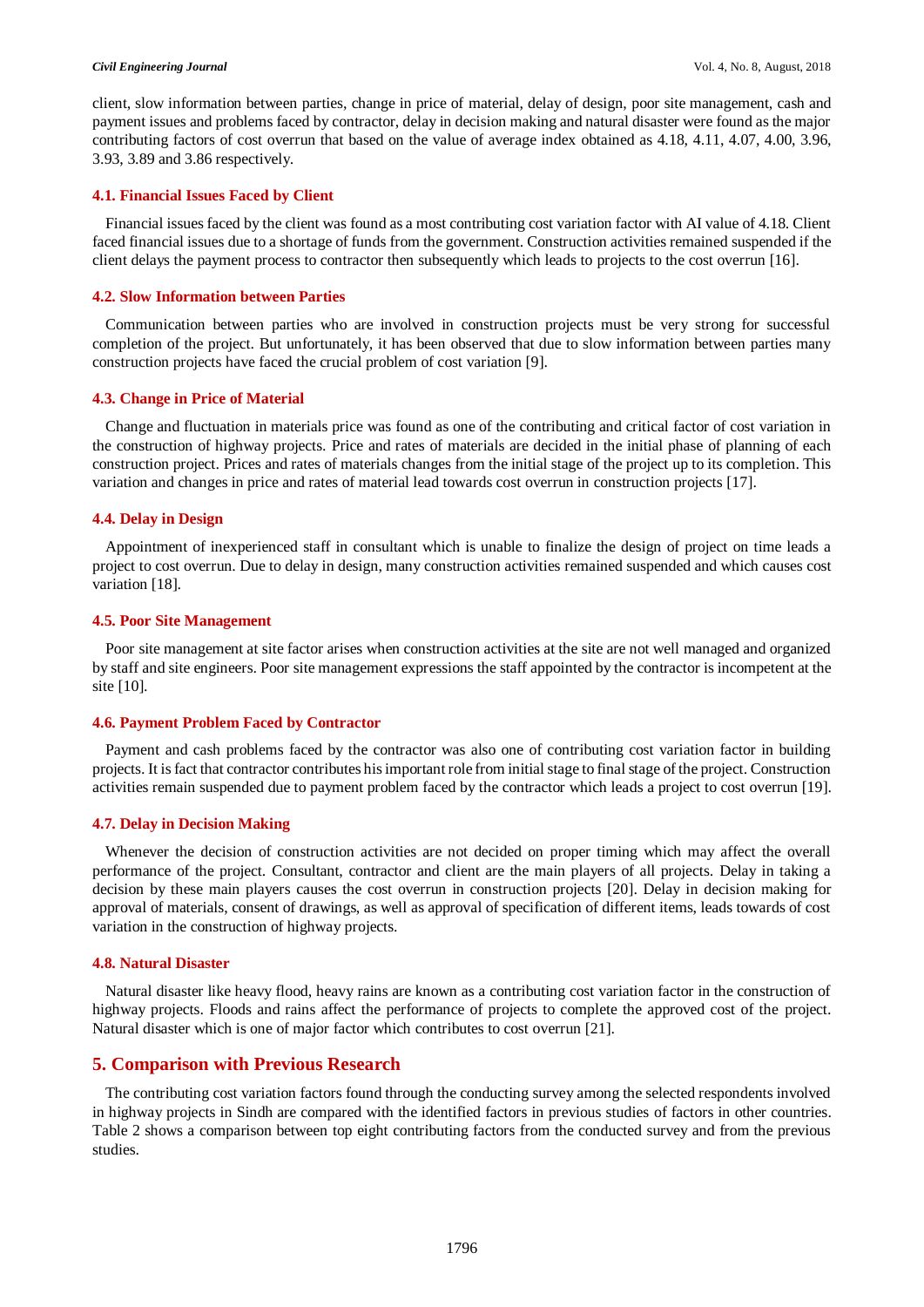| <b>Survey Results</b>                   | Rank | <b>Previous Research</b>         | Rank           |
|-----------------------------------------|------|----------------------------------|----------------|
| Financial issues faced by the client    | 1    | <b>Weather Effect</b>            |                |
| Slow information between parties        | 2    | Poor planning                    | $\overline{c}$ |
| Change in material price.               | 3    | Shortage of material at the site | 3              |
| Delay in design                         | 4    | Shortage of labour               | 4              |
| Poor site management                    | 5    | Delay in decision making         | 5              |
| Payment problem faced by the contractor | 6    | Late delivery of equipment       | 6              |
| Delay in decision making                |      | Fluctuation in material price    | 7              |
| Natural disaster                        | 8    | Design changes                   | 8              |

#### **Table 2. Comparison of factors**

The comparison between a survey of this study and previous study is moderately similar. Findings show that delay in design and design changes are the most similar contributing factors of cost variation. Similarly, factor of natural disaster is in this study and in the previous study is found similar. It is fact that heavy rains, floods and earthquake affects the construction activities at site [22]. Likewise, change in the price of material is also found in this research as well in previous research. Changes in the cost of different items of the project lead the project for the problem of cost variation. However, poor planning, shortage of material at the site, shortage of labour and late delivery of equipment were found as contributing factors in previous studies.

# **6. Conclusion**

A project is known as successful when it is completed within the approved budget. However, issue of cost variation is still facing construction industry worldwide. Previous research helped to recognize the 64 common factors of cost variation in the construction industry. A questionnaire was designed on based of identified common factors and a questionnaire was distributed among 28 well-experienced respondents of the client, consultant and contractors involved in highway projects to explore the contributing cost variation factors in the construction of highway projects in the region of Sindh province. Collected data were analyzed by average index value and findings were that Financial issues faced by the client, Slow information between parties, Change in material price, Poor site management, Payment problem faced by the contractor, Delay in decision making and Natural disaster were identified as a contributing cost variation factors in highway projects of Sindh province. Findings of this research also showed that the contributing cost variation factors identified by selected by experts are quite similar to the previous studies.

# **7. References**

[1] Cantarelli, C. C. "Cost overruns in Dutch transportation infrastructure projects. In Delft University of Technology" Conference Presentation (2009): 19-20. https://doi.org/10.1109/infra.2008.5439650

[2] Olawale, Y. A., & Sun, M. "Cost and time control of construction projects: Inhibiting factors and mitigating measures in practice" Construction Management and Economics 28(5) (2010): 509-526. https://doi.org/10.1080/01446191003674519

[3] Chen, Q., Jin, Z., Xia, B., Wu, P. & Skitmore, M. "Time and cost performance of design build projects. Journal of Construction Engineering and Management (2016).http://ascelibrary.org/doi/abs/10.1061/(ASCE)CO.1943-7862.0001056

[4] Akomah, B. B., & Jackson, E. N. "Contractors Perception of Factors Contributing to Road Project Delay" International Journal of Construction Engineering and Management 5(3) (2016): 79-85. https://doi.org/10.1080/15623599.2009.10773123

[5] Devi, A. C., & Ananthanarayanan, K. "Factors influencing cost over-run in Indian construction projects" In MATEC Web of Conferences 120 (2017): 20-23. EDP Sciences. https://doi.org/10.1051/matecconf/201712002023.

[6] Vaardini, S., Karthiyayini, S., & Ezhilmathi, P. (2016). Study on cost overruns in construction projects: a review. International Journal of Applied Engineering Research, 11(3), pp. 356–363.

[7] Abban, K. A., & Allotey, S. (2014). Cost overruns in building construction projects: case study of a government of Ghana project in Accra. Developing Country Studies, 4(24), pp. 54–65.

[8] Zafar, I., Yousaf, T., & Ahmed, S. "Evaluation of risk factors causing cost overrun in road projects in terrorism affected areas Pakistan–a case study. KSCE Journal of Civil Engineering, 20(5), 1613-1620. https://doi.org/10.1007/s12205-015-0348-6

[9] Abusafiya, H. A., & Suliman, S. M. "Causes and Effects of Cost Overrun on Construction Project in Bahrain: Part I (Ranking of Cost Overrun Factors and Risk Mapping)" Modern Applied Science 11(7) (2017): 20. https://doi.org/10.5539/mas.v11n7p20

[9] Jadhav, P., Desai, D., & Gupta, A. "Analysis of Construction Cost Overrun Causes-Contractor's View" Imperial Journal of Interdisciplinary Research 2(8) (2017): 21-31.

[10] Le-Hoai, L., Lee, Y.D. and Lee, J.Y "Delay and cost overrun in Vietnam large construction projects: A comparison with other selected countries" KSCE Journal of Civil Engineering 12(6) (2008): 367–377. https://doi.org/10.1007/s12205-008-0367-7